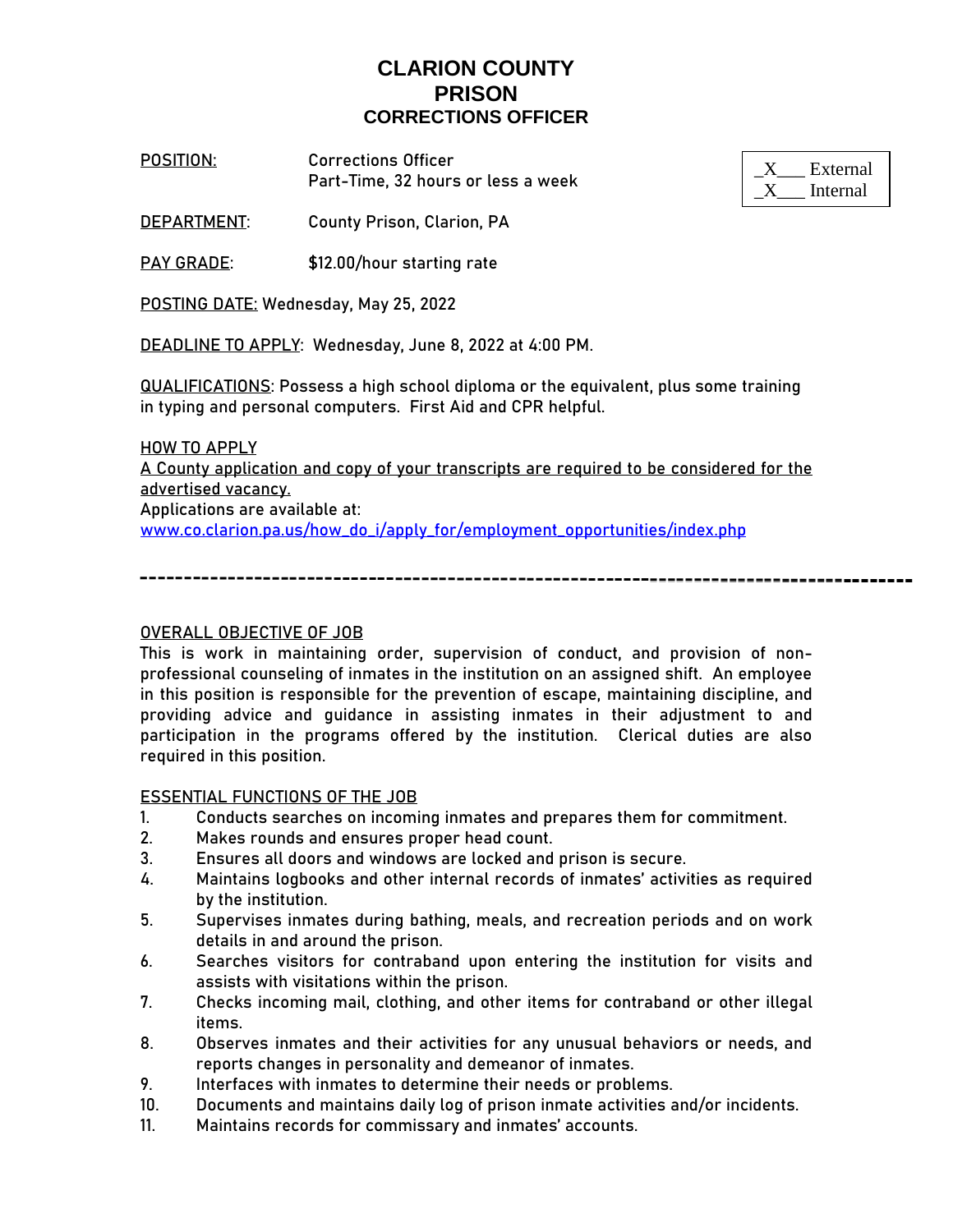- 12. Processes inmates in and out of the institution, which includes but is not limited to gathering background information, collecting, and securing the inmates' personal items, and coordinating the assignment of quarters.
- 13. Responsible for the orderly movement of inmates inside and outside of the institution.
- 14. Performs related work, as designated, i.e., washing clothes, disbursing/recording medications, providing minor first aid to inmates, serving meals, assisting fellow Correctional Officers when needed in all areas of the prison, etc.
- 15. Assists in entering statistical data in computer for database records or typing miscellaneous documents and reports.
- 16. Attends training, meetings, and in-services as required.
- 17. Performs other job-related work as required.
- 18. Transports and guards' inmates as assigned; controls inmates at all times, using restraint devices when necessary.
- 19. Interacts with inmate population, including individuals that may have mental health issues, be under the influence of drugs or alcohol, or that may have a potential for assaultive behavior. Must also interact with other County Offices and the public.
- 20. Conducts warrant checks on inmates via JNET.

### SUPERVISION RECEIVED

Receives frequent to occasional instruction and some daily supervision from the Chief Deputy Warden, and OIC regarding daily work duties.

### SUPERVISION GIVEN

Oversees the care, custody, and control of inmates at the Clarion County Jail.

## WORKING CONDITIONS

- 1. Works indoors in adequate workspace, lighting, temperatures, and ventilation.
- 2. Works indoors with average exposure to noise, stress, and disruptions.
- 3. Normal indoor exposure to dust/dirt.
- 4. Required to work all three shifts and must be available to work overtime and "on call" duty.
- 5. Potential exposure to blood borne pathogens or communicable diseases.
- 6. Works in conditions of potential outbursts of disruptive behaviors of clients.

## PHYSICAL AND MENTAL CONDITIONS

- 1. Must possess ability to record, convey and present information, explain procedures, and follow instructions.
- 2. Must be able to stand for long periods throughout the workday with intermittent periods of sitting, walking, and talking; occasional twisting, bending, reaching, pushing, pulling to carry out job duties.
- 3. Dexterity requirements range from simple to coordinated movements of fingers/hands, feet/legs, and torso necessary to carry out job duties.
- 4. Sedentary work, with occasional lifting/carrying of objects with a maximum weight of ten pounds.
- 5. Must be able to react quickly physically and mentally in the event of a disturbance or physical outbreak.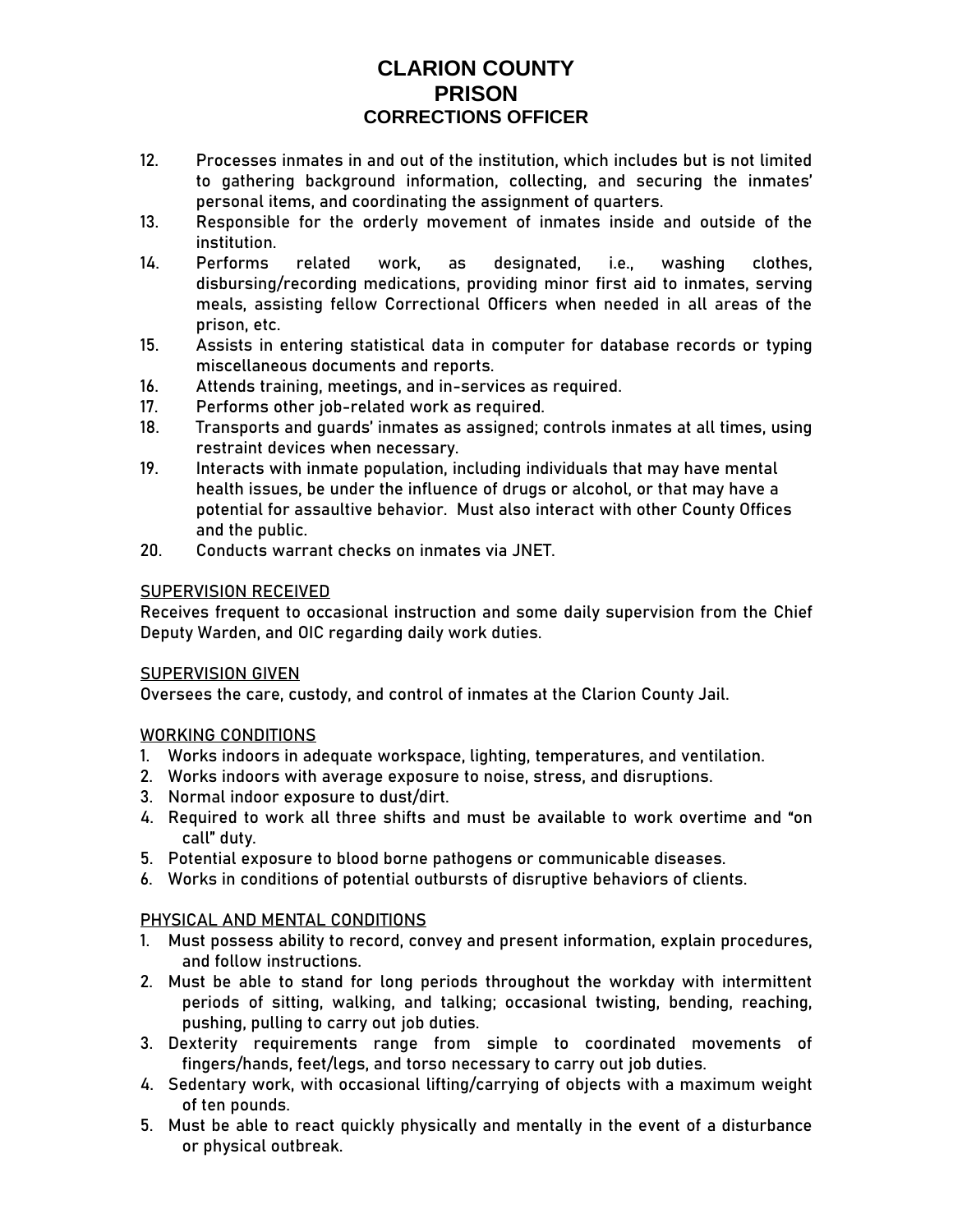### QUALIFICATIONS

### EDUCATION/TRAINING

Possess a high school diploma, or the equivalent, plus some training in typing and personal computers. First Aid and CPR helpful.

### WORK EXPERIENCE

None required. Experience in corrections, security, investigative or counseling is preferred.

### CLEARANCE

• Must work in conjunction with employer to apply for Act 34 PA State Police Criminal History, Act 151 PA Child Abuse and FBI clearances prior to employment. All clearances must reflect acceptable results. Clearances must be renewed every five years.

### KNOWLEDGE, SKILLS, AND ABILITIES REQUIRED

- 1. Must be able to speak and understand the English language in an understandable manner to carry out essential job duties.
- 2. Must possess ability to maintain confidentiality regarding client/inmate information and records.
- 3. Must possess personal integrity and honesty.
- 4. Must possess the ability to work effectively with inmates and prison staff.
- 5. Must possess a high degree of alertness and ability to detect problems or potential problems.
- 6. Must possess some technical knowledge and ability to operate typewriter and computers for data entries or record keeping.
- 7. Must possess knowledge of the practices, policies, and procedures of the prison operations.
- 8. Must possess ability to react quickly and calmly in an emergency.
- 9. Must possess ability to enforce rules and regulations with firmness.
- 10. Must possess some knowledge and understanding of individual and group behavior and attitude of individuals under restraint.
- 11. Must attend and successfully complete Pennsylvania Department of Corrections Basic Training Academy program after completion of probationary period. Scheduling of training will be done regarding training availability and at direction of Prison Administration.

#### **HOW TO APPLY**

Applications are available:

A County application and transcripts are required to be considered for the advertised vacancy. Applications are only accepted for positions in which we are *actively* recruiting. Applications received for positions not being advertised or general/blanket applications will be discarded.